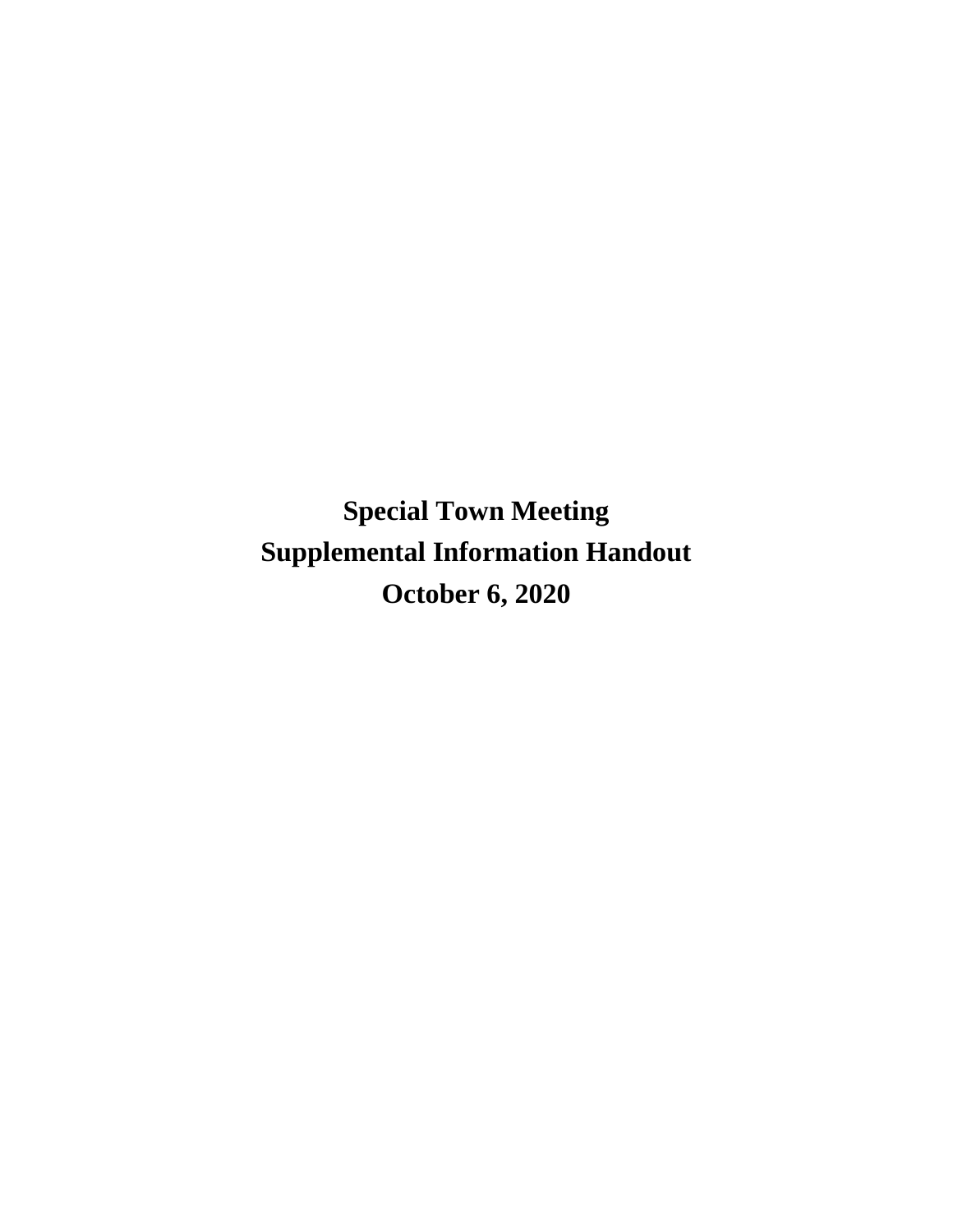The following is a summary of proposed Special Town Meeting actions and balances in funds being proposed for utilization and how those actions relate to the Board of Selectmen's Overall Financial Management Policy. Not all articles are included in this handout since their Executive Summary provides sufficient explanation.

## **Board of Selectmen Overall Financial Management Policy after Free Cash Certification:**

- At least \$600,000 will be set aside for potential snow and ice deficit (Funds are set aside and will remain in Free Cash).
- At least \$350,000 will be set aside to be transferred into the Other Post-Employment Benefits Trust Fund (Instead of transferring funds from Free Cash, funds were appropriated in the FY20 Budget. The General Fund Budget Unclassified Budget has an appropriation in the amount of \$650,000 for OPEB. In addition, the Water Enterprise Fund appropriated \$163,947 for OPEB, Sewer Enterprise Fund appropriated \$38,785 and the Cable Enterprise Fund appropriated \$6,200 for OPEB for a total Town funding of \$858,932).
- At least 25% of the remaining Certified Free Cash is recommended to fund the capital budget and one-time capital expenditures. (The remaining FY21 Free Cash is \$2,705,815 and 25% of that amount is \$676,454. The proposed Special Town Meeting expenditure for the capital budget and one-time capital expenditure is \$850,000 which meets this goal).
- At least 25% of the remaining Certified Free Cash will be placed into the Stabilization Fund. (The remaining FY21 Free Cash is \$1,855,815 and 25% of that amount is \$463,954. In Article 5, \$1,855,815 is proposed to be transferred from Free Cash into the Stabilization Fund which will meet this goal).

## **Definitions:**

**Raise and Appropriate**: A phrase used to identify a funding source for expenditure or expenditures, which refers to money generated by the tax levy or other local receipt. For Special Town Meeting additional funds were available to raise and appropriate since State Aid was higher than projected and New Growth (which is tax revenue generated by development and new construction in the community) was also higher than projected.

**Free Cash:** Remaining, unrestricted funds from operations of the previous fiscal year including unexpended Free Cash from the previous year, actual receipts in excess of revenue estimates shown on the tax recapitulation sheet, and unspent amounts in budget line-items. Unpaid property taxes and certain deficits reduce the amount that can be certified as Free Cash. The calculation of Free Cash is based on the balance sheet as of June 30, which is submitted by the community's auditor, accountant, or comptroller. Important: Free Cash is not available for appropriation until certified by the Department of Revenue's Director of Accounts.

**Retained Earnings**: An equity account reflecting the accumulated earnings of an Enterprise Fund that may be used to fund capital improvements, to reimburse the General Fund for prior year subsidies, to reduce user charges and to provide for enterprise revenue deficits (operating loss)

**Other Post-Employment Benefits (OPEB)**: Employees of state and local governments may be compensated in a variety of forms in exchange for their services. In addition to a salary, many employees earn benefits over their years of service that will not be received until after their employment with the government ends. The most common type of these postemployment benefits is a pension. Post-employment benefits other than pensions generally take the form of health insurance and dental, vision, prescription, or other healthcare benefits provided to eligible retirees, including in some cases their beneficiaries. They may also include some type of life insurance. As a group, these are referred to as OPEB. Through actuarial analysis, municipalities must identify the true costs of the OPEB earned by employees over their estimated years of actual service and fund the liability.

**Stabilization Fund**: A fund designed to accumulate amounts for capital and other future spending purposes, although it may be appropriated for any lawful purpose (MGL Ch. 40§5B). Communities may establish one or more Stabilization Funds for different purposes and may appropriate into them, in any year, an amount not to exceed ten percent of the prior year's tax levy. The total of all Stabilization Fund balances shall not exceed ten percent of the community's equalized value of \$5,637,921,800, and any interest shall be added to and become a part of the funds. A two-thirds vote of Town Meeting or City Council is required to establish, amend the purpose of, or appropriate money into or from the Stabilization Fund.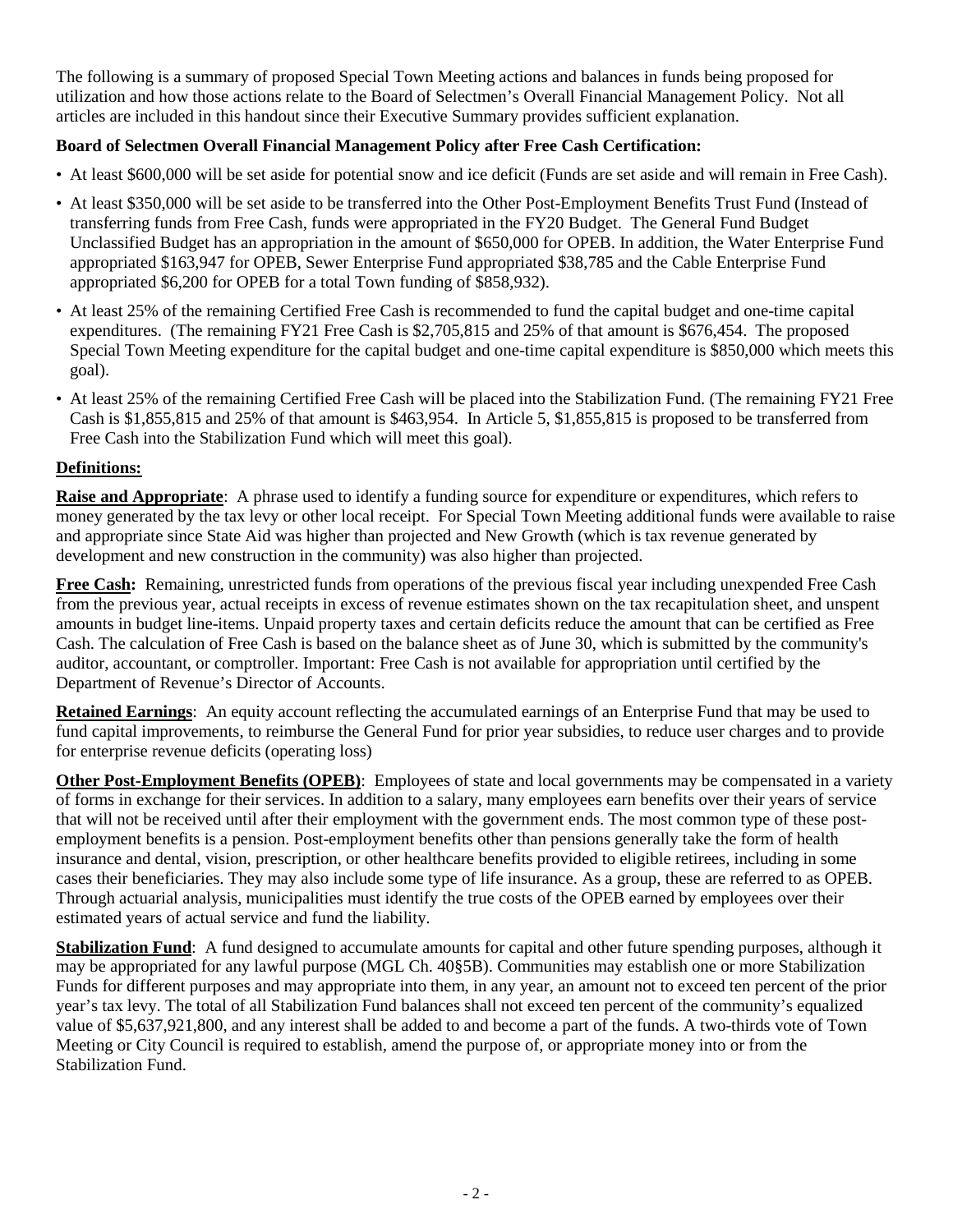# **SPECIAL TOWN MEETING ARTICLES THAT HAVE SCRIVENER'S ERRORS**

Article 6: In the first paragraph, fourth line, "Amendments" should be capitalized. Also add "the" before "Massachusetts" and last paragraph, first line after the word "laws" "a" should read "as."

## **SPECIAL TOWN MEETING ARTICLES THAT WILL BE AMENDED (Deleted language shown with strikethrough and added in bold)**

**Article 5:** To see if the Town will vote to transfer the sum of money **\$1,855,815** from certified General Fund Free Cash to the Town Stabilization Fund; or take any other action relative thereto.

# **SPECIAL TOWN MEETING ARTICLE INFORMATION:**

## **Article 1 Transfer Funds within the FY2021 Budget:**

The following is a breakdown of the Line-Item funds will be transferred to:

## Town Sick Leave Buy-Back:  $$120,000$

The transfer of these funds will be used to pay the future liability for benefits such as sick leave buyback benefits and accrued vacation.

## Town Manager Operating Professional Services: \$27,500

Funding will be used for two expenditures: \$7,500 for the annual fee for Archive Social Software to back up Social Media since it is a Public Record and needs to be properly stored and \$20,000 for a Consultant to assist the North and Trahan Reuse Committee to review the North Street and Trahan Schools sites for land use options.

## Town Clerk Operating Office Supplies:  $$800$

Additional funds are needed since this budget was depleted to fund supplies during the State Primary and are needed for the remainder of the Fiscal Year.

# Elections and Town Meetings Salaries Temporary Part-Time: \$19,500

Additional funds are needed to cover the costs of expanded Early Voting including mailing ballots for the Presidential Election. Based upon the costs incurred during the State Primary it is expected that the Presidential Election in November will be more costly. A much higher turnout is expected that will require additional staffing for In Person Early Voting and assistance with expanded Vote By Mail options prior to Election Day.

# Elections and Town Meetings Salaries Overtime: \$4,500

Additional funds are needed to cover the costs of expanded Early Voting and Vote By Mail options for the Presidential Election. Based upon the costs incurred during the State Primary it is expected that the Presidential Election in November will be more costly and a much higher turnout that will require Town Clerk Staff to work additional hours to implement Early Voting prior to Election Day.

# Elections and Town Meetings Operating Office Supplies: \$5,000

Additional funds are needed to cover the costs of expanded Early Voting, Mail-in Ballots for the Presidential Election and COVID-19 safety and health measures. Based upon the costs incurred for supplies during the State Primary it is expected that the Presidential Election in November will be more costly and will require additional supplies to address COVID-19 issues, Early Voting and Vote By Mail prior to and on Election Day.

# Police Department Capital Outlay:  $$100,000$

Funds will be used to replace the Chiller for the HVAC System at the Police Station. The current Chiller is the original 25 year old piece of equipment and is past its useful life. During the summer the air conditioning was not operating on two occasions requiring temporary measures to cool the building and repairs were costly and shortterm.

- 3 -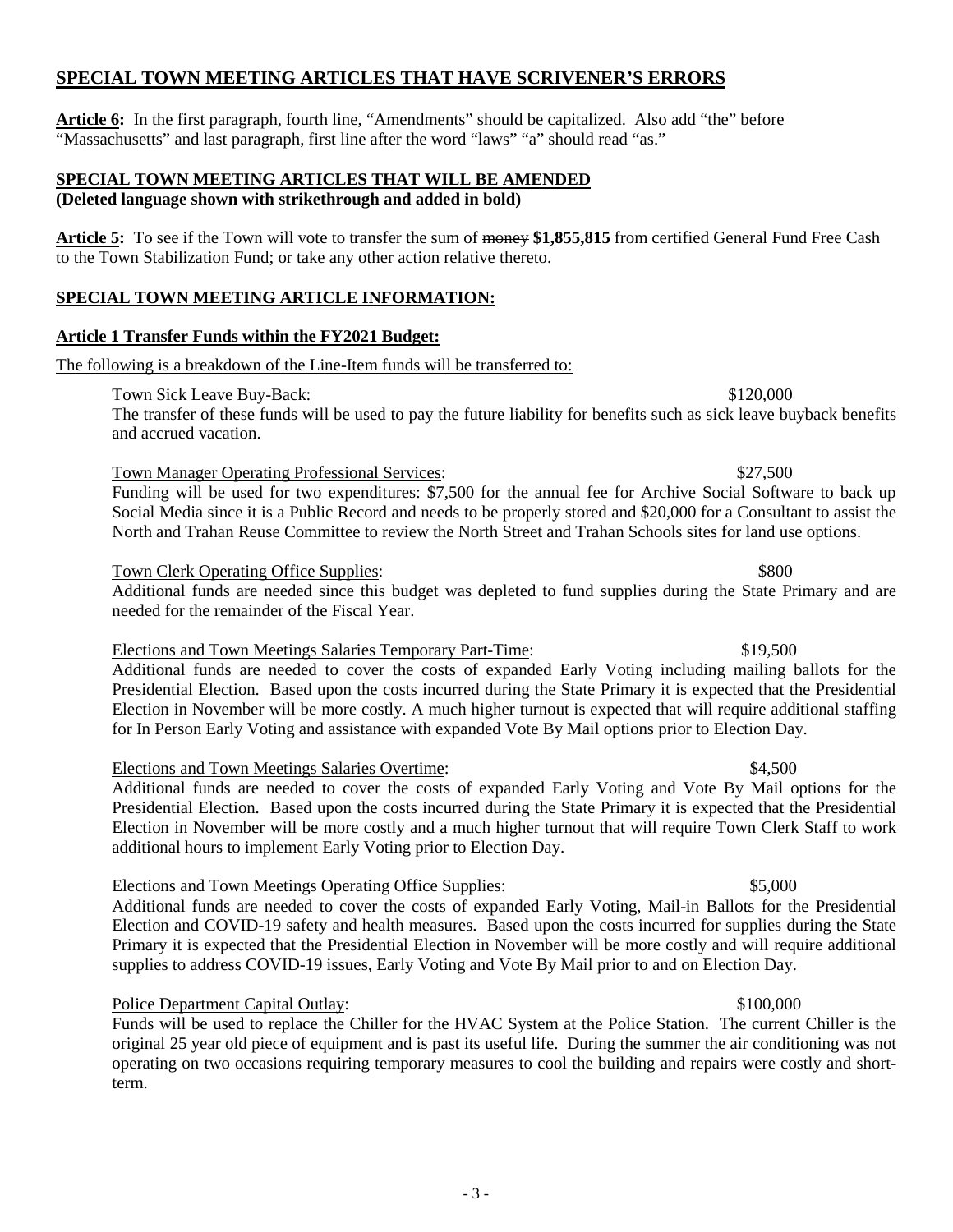### Town Facilities and Grounds Capital Outlay: \$50,000

Funds will be used to replace the infield at Antonelli Field on Livingston Street-\$19,295; install an expanded irrigation system at Antonelli and Obdens Baseball Fields-\$8,000 and to purchase an enclosed trailer to replace the department's existing 32 year old trailer used to move supplies and field equipment such as spray machines and mowers to fields and memorials around town and to purchase a new leaf box with trailer to replace existing leaf box. We currently cannot use the leaf box in early spring or late fall while sander is in dump body of truck so this leaf box with multi use dump body trailer will allow the Department to be much more efficient for multiseasonal clean up- \$22,705.

### Town Facilities and Grounds Repairs and Maintenance: \$36,600

Funds will be used for General Building Maintenance for all Town Buildings and Facilities especially COVID-19 related expenses that will be incurred and are not reimbursable.

### Town Unemployment:  $$5,000$

## Funds are needed to cover projected unemployment costs for former employees collecting unemployment.

### School Unemployment:  $$75,000$

Funds are needed to cover projected unemployment costs for former employees collecting unemployment. Due to COVID-19 more employees are collecting benefits than we projected.

Street Lights: \$51,542 Funds will be used to pay down the outstanding short term debt for the Streetlight Conversion Project. The Streetlight Short Term Debt is \$499,000 and will be paid over the next 5 years using the LED lighting energy and financial savings within the Streetlight Budget. This funding will accelerate the payment and save the added cost of annual interest.

### The following is a breakdown of the Line-Item funds will be transferred from:

### Principal Maturing Debt:  $$525,442$ Funding was appropriated in the FY21 Principal Maturing Debt for Debt Service for a new DPW/School Maintenance Facility but due to COVID-19 causing the current financial conditions and uncertainty, the Project is being postponed. The plan is to revisit the project in FY22.

### **Article 2 reducing FY21 Budget Line Items:**

| Interest Maturing Debt:  | \$564,975 |
|--------------------------|-----------|
| Principal Maturing Debt: | \$274,558 |

Funding was appropriated in the FY21 Interest Maturing Debt and Principal Maturing Debt for Debt Service for a new DPW/School Maintenance Facility. Since revenues were reduced to address the current financial conditions and uncertainty due to COVID-19 the FY21 Budget needed to be reduced. Since a Bond Authorization was not approved, the Project is being postponed. The plan is to revisit the project in FY22.

### **Article 3 Raise and Appropriate \$79,472.35:**

All invoices of the following were received after the close of the Fiscal Year.

### Middlesex Retirement:  $\degree$  \$9,265.23

Due to employees being called to active or reserve military duty, the town is responsible for their retirement contributions.

### Charles J. Zaroulis: \$2,328.33

Sufficient funds were not encumbered for Senior Town Counsel's June invoice, and funds are needed to pay the balance owed.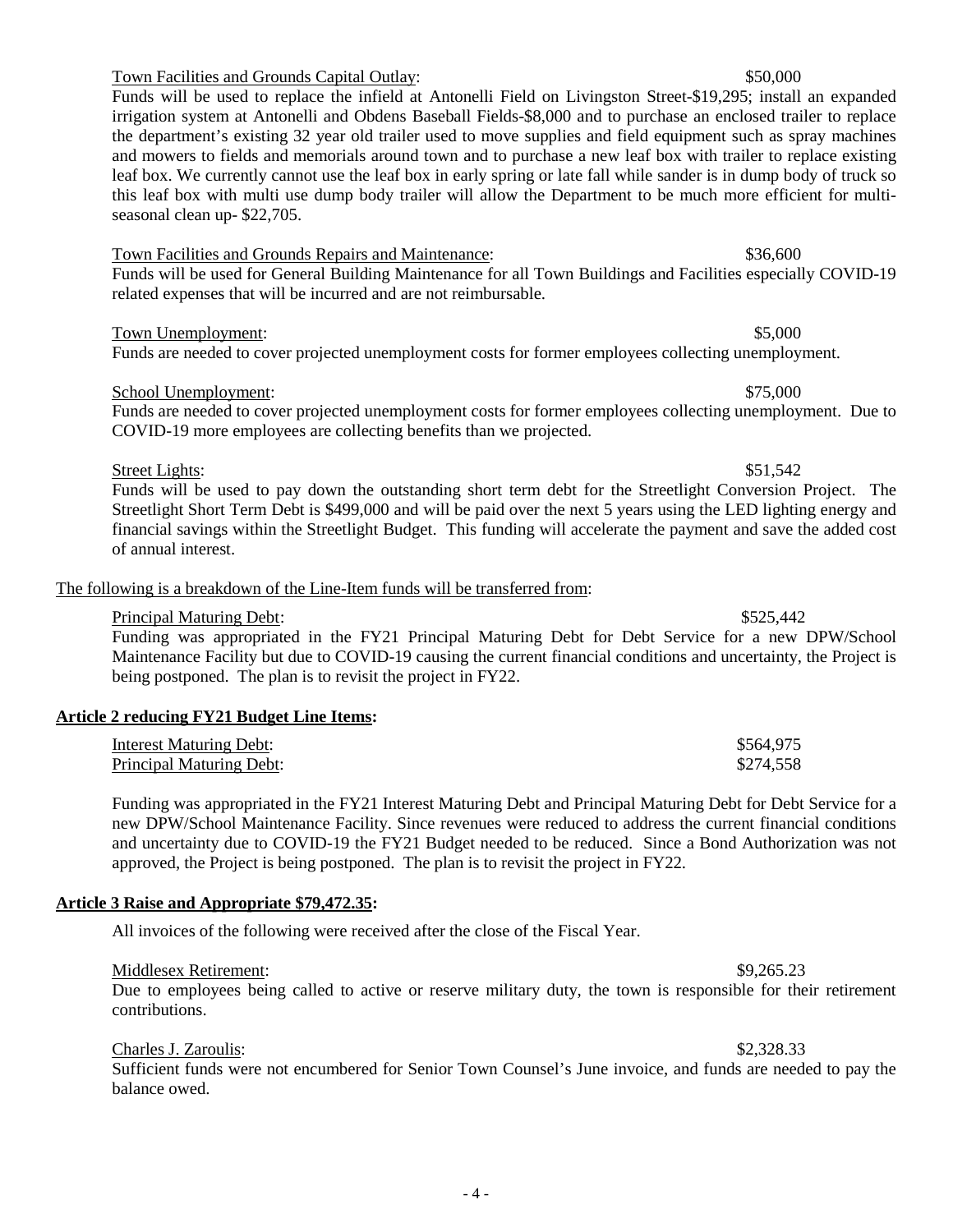## Unemployment Tax Management Corporation:  $$61,048.22$

Funds are to pay for the unemployment costs of individuals laid off during COVID-19 for the months of March 2020 – June 2020. The Town contested certain claims on invoices for that time period and final invoice was not reconciled and received until after June 30.

### National Grid Electric:  $$5,313.89$

Sufficient funds were not encumbered for June 2020 Electricity invoice Town Hall, Town Hall Annex and Center Fire Station.

### Big Top Party Rental:  $$613.00$

Sufficient funds were not encumbered to pay for the stage for Annual and Special Town Meeting in June 2020.

### The Country Press:  $\frac{$903.68}{2}$

Sufficient funds were not encumbered to pay for the type-setting of the Annual Report and for printing copies for the Town Clerk and Town Manager's Office.

### **Article 4 Transfer \$850,000 from Free Cash:**

The transfer of these funds will be used to design, install and improve sidewalks. \$800,000 will be used for installation on Shawsheen Street from Main Street to East Street. \$50,000 will be used to design a sidewalk on Whipple Road between Pleasant Street and Chandler Street. In determining Shawsheen Street as the next sidewalk project to undertake the DPW followed the priorities laid out in the Pedestrian Mobility Plan that prioritizes installing sidewalks on main roads. In addition the number of roadways adjacent to Shawsheen Street include 25 streets that connect to Shawsheen Street, 16 streets in adjacent neighborhoods, 60 homes along the west side of the road and 58 homes along the east side of the road. There are over 800 residential homes in the adjacent neighborhoods which also was a factor in determining this area as the next project. Finally, public input from the Sidewalk Planning Workshop, Shawsheen Street was listed on the survey as a priority by 30% of the participants. The Preliminary Estimate for the project is \$1.4 million. The estimate is based on granite curbing throughout with an asphalt sidewalk. Funding for the project will be the \$800,000 within this article, \$300,000 in existing sidewalk funds and Chapter 90 Funds for road re-alignment sections. The project will be bid over the winter and construction will start in the spring. We expect a favorable bidding climate which is another reason for this project to be brought forward at this time. If over the next few months it is determined that finances have worsened due to the economy and COVID-19 and these funds are needed in other areas we will have the ability to adjust and stop the project from moving forward.

### **Article 5 Transfer \$1,855,815 from Certified General Fund Free Cash to the Town Stabilization Fund:**

Funds are being transferred into the Stabilization Fund to increase the fund balance to be used for future one-time capital expenditures or emergencies that the Town may encounter. Both the Town and Schools have future capital needs, and this fund will assist in addressing them. The current balance in the Stabilization Fund is \$6,597,737 and by adding \$1,855,815 from Free Cash the new balance will be \$8,453,522.

## **Article 6 Transfer of Land to Conservation Commission:**

If this article is approved, parcels listed within the article will be transferred to the Tewksbury Conservation Commission, to be held under their care, custody and control for the promotion and development of natural resources, and for the protection of the watershed resources, open space, and wildlife habitat within the Town. This article will protect these parcels in perpetuity. Below are maps of each of the parcels.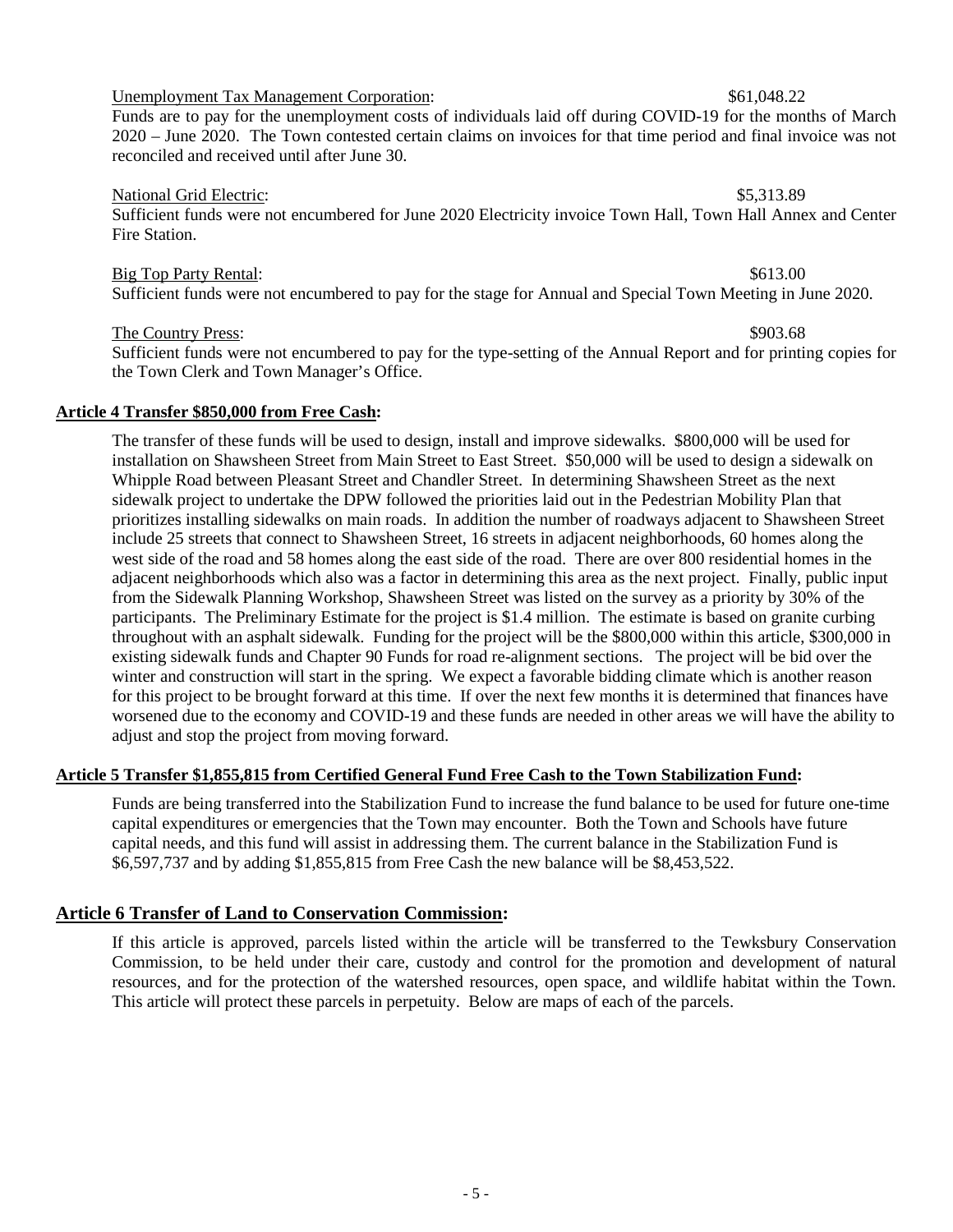|                                              | <b>Assessors</b> | Parcel  | Parcel                 |
|----------------------------------------------|------------------|---------|------------------------|
| <b>Address</b>                               | Map and Block    | Acreage | <b>Designation Use</b> |
| 900 Chandler Street ("Chandler Well Fields") | 43-84            | 118.11  | Passive                |
| Behind 170 Judith E Drive                    | 57-239           | 25.55   | Passive                |





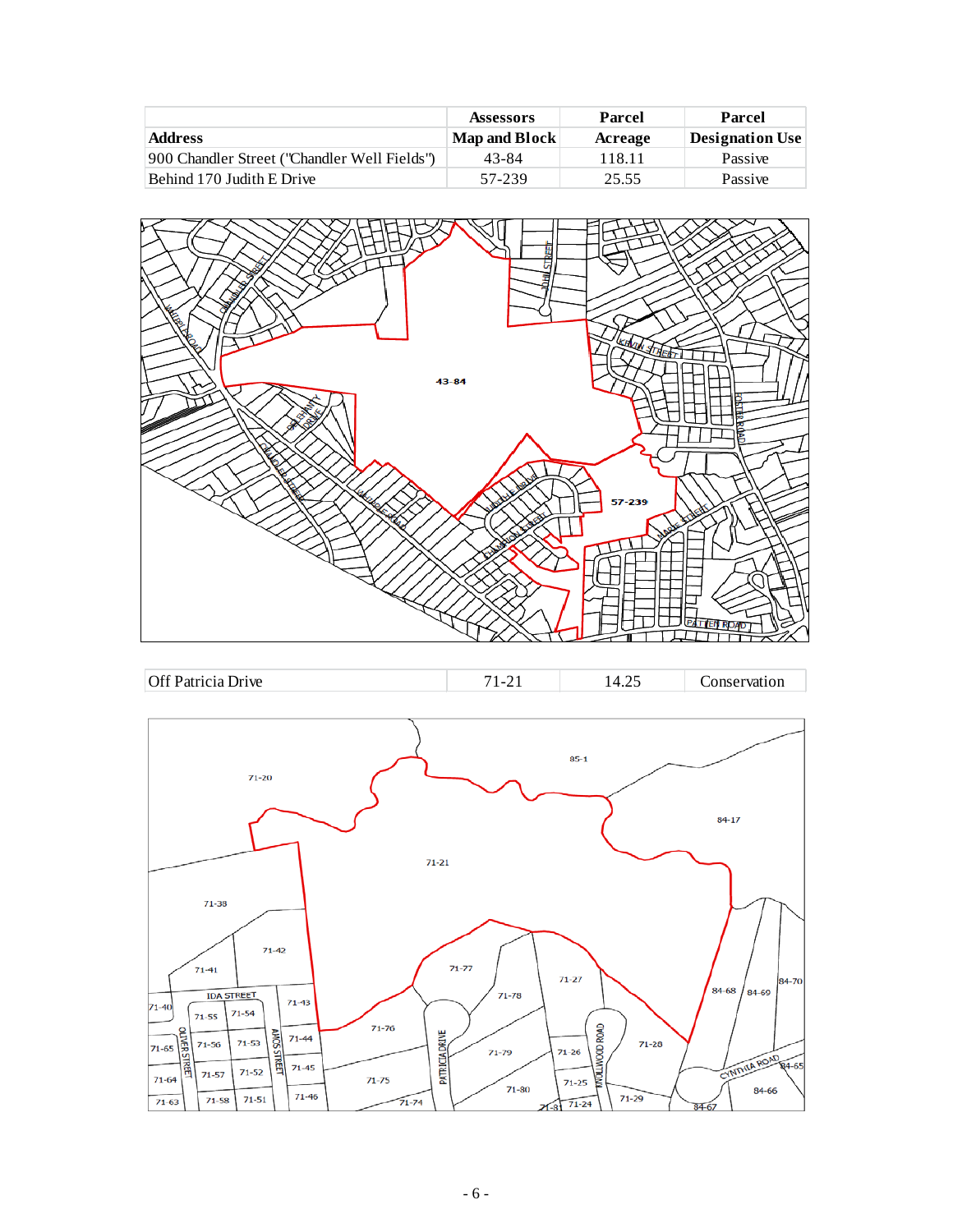|                             | Assessors            | Parcel  | Parcel                 |
|-----------------------------|----------------------|---------|------------------------|
| Address                     | <b>Map and Block</b> | Acreage | <b>Designation Use</b> |
| Whipple Road ('Long Pond'') | 31-10                |         | Active                 |



## **The following is a summary of Financial Article and Fund Balances:**

| <b>General Fund Stabilization:</b>             |               |
|------------------------------------------------|---------------|
| Balance as of 7/31/2020                        | \$6,597,737   |
| Article 5, Transfer-In                         | \$1,855,815   |
| <b>Revised Balance</b>                         | \$8,453,552   |
| <b>FY2021 Certified Free Cash Balance:</b>     |               |
| Amount certified 7/1/2020                      | \$3,305,815   |
| Article 4, Transfer-Out                        | $(\$850,000)$ |
| Article 5, Transfer-Out                        | (\$1,855,815) |
| <b>Revised Balance</b>                         | \$600,000     |
| <b>FY2021 Water Retained Earnings Balance:</b> |               |
| Amount certified 7/1/2020                      | \$2,204,981   |
| No Transfers at this Town Meeting              | \$0           |
| <b>Water Fund Stabilization:</b>               |               |
| <b>Balance as of 7/31/2020</b>                 | \$1,927,865   |
| No Transfers at this Town Meeting              | \$0           |
| <b>FY2021 Sewer Retained Earnings Balance:</b> |               |
| Amount certified 7/1/2020                      | \$6,269,819   |
| No Transfers at this Town Meeting              | \$0           |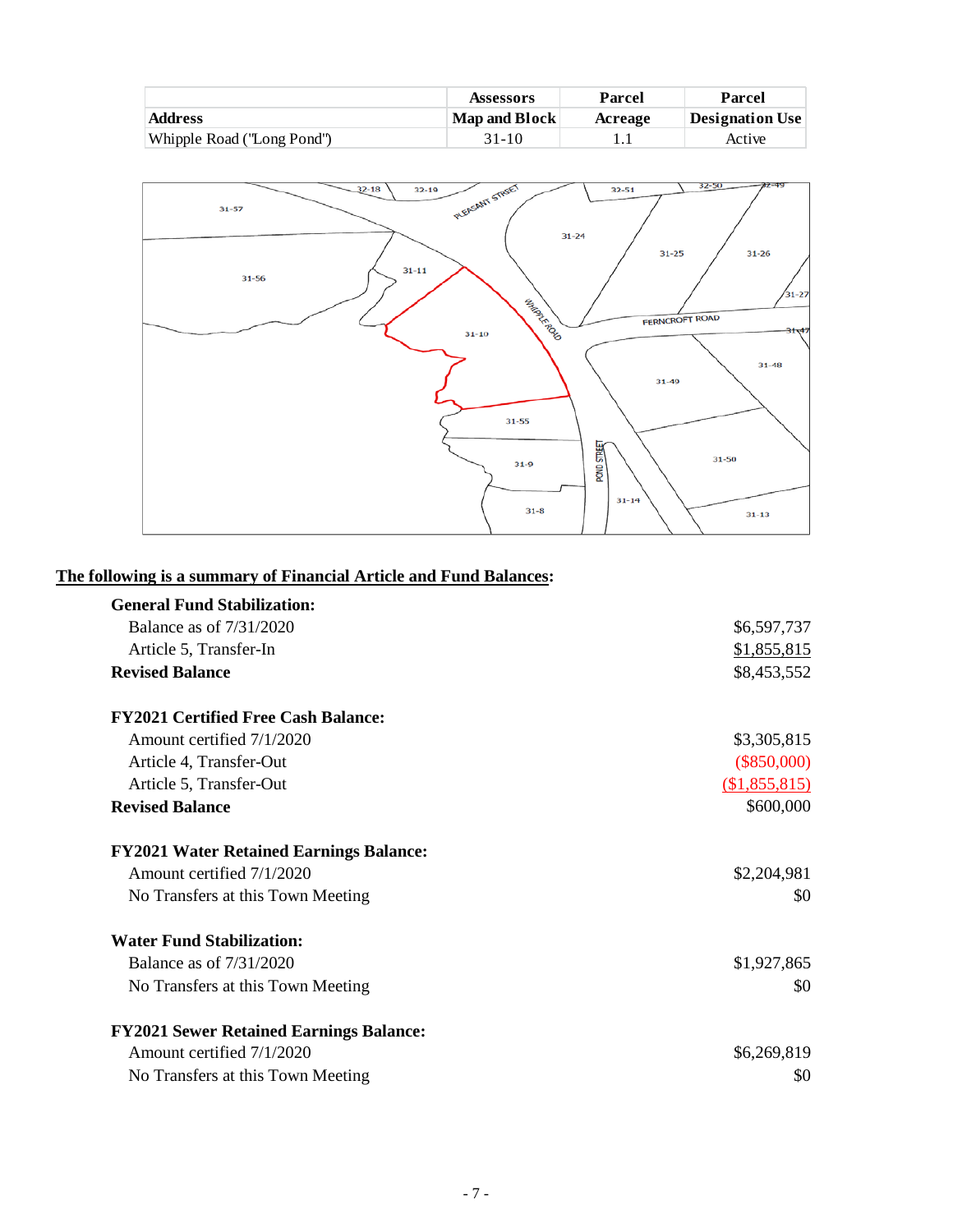| <b>Sewer Fund Stabilization:</b>               |             |
|------------------------------------------------|-------------|
| Balance as of 7/31/2020                        | \$3,982,101 |
| No Transfers at this Town Meeting              | \$0         |
| <b>FY2021 Cable Retained Earnings Balance:</b> |             |
| Amount certified 7/1/2020                      | \$1,916,553 |
| No Transfers at this Town Meeting              | \$0         |
| <b>OPEB Trust Fund:</b>                        |             |
| Balance as of 7/31/2020                        | \$5,745,533 |
| No Transfers at this Town Meeting              | \$0         |
| <b>CPA Undesignated:</b>                       |             |
| Balance as of 7/31/2020                        | \$998,357   |
| No Transfers at this Town Meeting              | \$0         |
| <b>CPA Open Space Reserve:</b>                 |             |
| Balance as of $7/31/2020$                      | \$286,579   |
| No Transfers at this Town Meeting              | \$0         |
| <b>CPA Community Preservation:</b>             |             |
| <b>Balance as of 7/31/2020</b>                 | \$669,519   |
| No Transfers at this Town Meeting              | \$0         |

### **General Financial Information:**

The following chart is a summary of expenditures and revenues for Fiscal Years 2019, 2020 and 2021 original projection and update projection. Within the Uses of Funding section, the appropriations include the budget and all other financial articles approved at previous Town Meetings and those being proposed. Cherry Sheet Offsets, Other Local Expenditures and State and County Charges are areas that need to be accounted for in addition to Town Meeting appropriations. The surplus in Fiscal Year 2019 and Fiscal year 2020 became part of certified Free Cash and Water and Sewer Retained Earnings. A portion of each was spent at previous Town Meetings. The \$348,051 projected surplus in Fiscal year 2021 is from Water, Sewer, Stormwater and Cable Enterprise Fund revenue.

| <b>Summary Expenditures and Revenues</b>                      |              |               |             |                          |                   |                        |
|---------------------------------------------------------------|--------------|---------------|-------------|--------------------------|-------------------|------------------------|
|                                                               | Approved     | Actual        | Projected   | <b>Updated Projected</b> | FY2021 Updated    | FY2021 Updated Inc/Dec |
|                                                               | Budget FY19  | Budget FY20   | Budget FY21 | Budget FY21              | Inc/Dec Over FY20 | Over FY21 Projected    |
| Uses of Funding (Amounts to be Raised)                        |              |               |             |                          |                   |                        |
| Appropriations                                                | 110,983,082  | 117,815,558   | 121,560,466 | 120,720,933              | 2,905,375         | (839, 533)             |
| Water, Sewer, Stormwater and Cable TV Enterprise Fund Budgets | 13,393,250   | 14,227,531    | 15,525,902  | 15,525,902               | 1,298,371         |                        |
| Special Articles and Transfers                                | 10,426,940   | 10,129,931    | 952,051     | 3,737,338                | (6,392,592)       | 2,785,287              |
| Cherry Sheet Offsets                                          | 38,995       | 40,340        | 40,340      | 40,340                   |                   |                        |
| Other Local Expenditures                                      | 1,088,941    | 1,065,020     | 909,955     | 1,059,955                | (5,065)           | 150,000                |
| <b>State and County Charges</b>                               | 1,751,102    | 1,612,783     | 1,774,061   | 1,563,048                | (49, 735)         | (211, 013)             |
| Total Use of Funding                                          | 137,682,309  | 144,891,163   | 140,762,775 | 142,647,516              | (2,243,647)       | 1,884,741              |
| Sources of Funding                                            |              |               |             |                          |                   |                        |
| <b>Property Taxes</b>                                         | 78,360,415   | 81,531,117    | 84,435,118  | 85,063,375               | 3,532,257         | 628,257                |
| Debt Exclusions                                               | 9,059,365    | 12,953,342    | 12,544,047  | 12,544,047               | (409, 295)        |                        |
| <b>State Estimated Revenues</b>                               | 16,874,088   | 17,009,744    | 17,009,744  | 17,009,744               |                   |                        |
| <b>Local Estimated Revenues</b>                               | 12,240,038   | 13,384,431    | 10,122,636  | 8,673,305                | (4,711,126)       | (1,449,331)            |
| Other Available Funds                                         | 26, 231, 355 | 24, 244, 701  | 16,999,282  | 19,705,097               | (4,539,604)       | 2,705,815              |
| <b>Total Sources of Funding</b>                               | 142,765,260  | 149, 123, 336 | 141,110,827 | 142,995,568              | (6, 127, 768)     | 1,884,741              |
| Surplus/(Deficit)                                             | 5,082,951    | 4, 232, 173   | 348,051     | 348,051                  |                   |                        |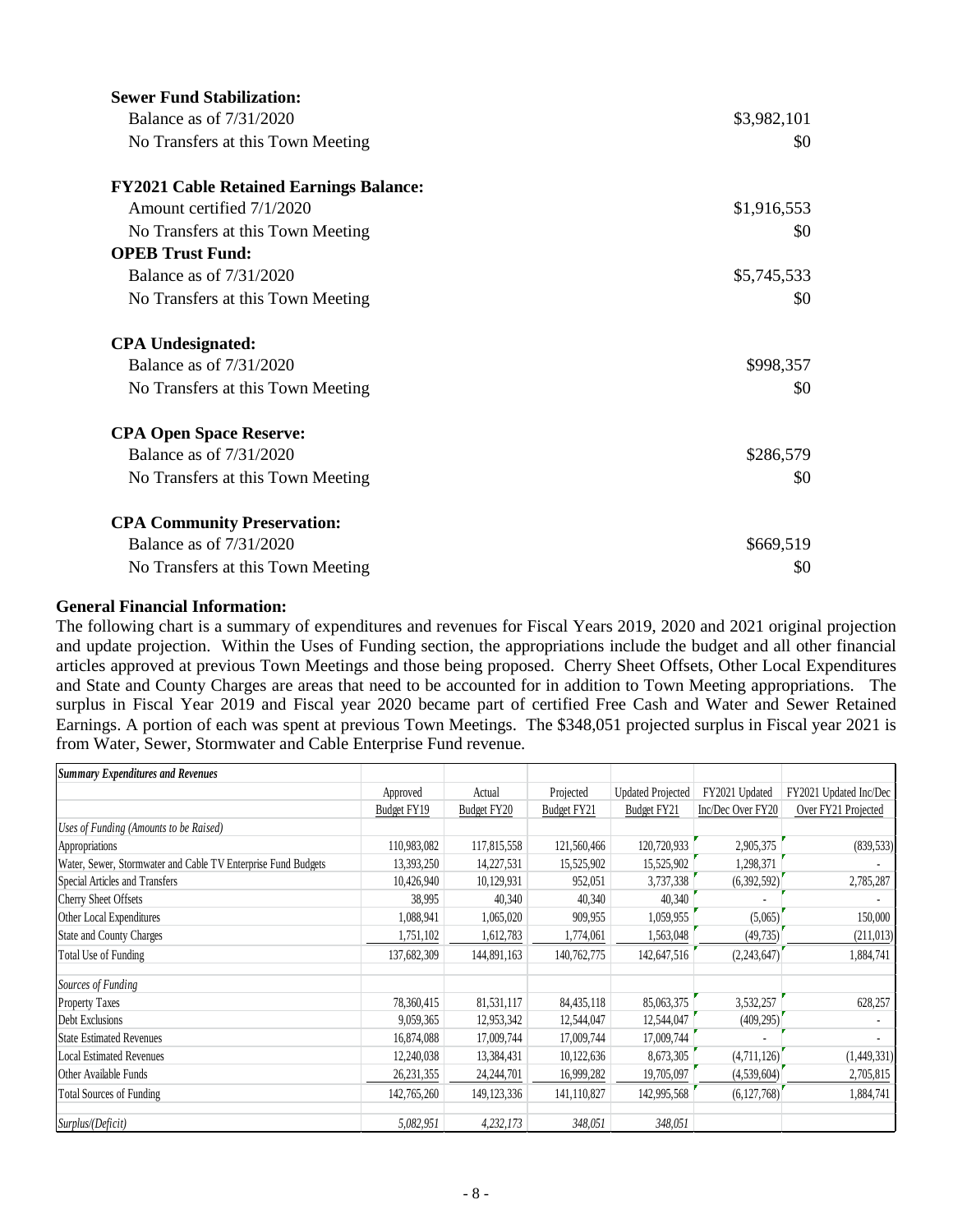## **The following Chart is a summary of the General and Enterprise Budgets. The FY20 Budget includes all action being proposed at Special Town Meeting:**

| <b>General Fund Budget Summary</b>                       |             |                          |                 |                |                   |                        |
|----------------------------------------------------------|-------------|--------------------------|-----------------|----------------|-------------------|------------------------|
|                                                          | FY2019      | FY2020                   | FY2021 Original | FY2021 Updated | FY2021 Updated    | FY2021 Updated Inc/Dec |
|                                                          | Expended    | Budgeted                 | TM Rec Budget   | TM Rec Budget  | Inc/Dec Over FY20 | Over FY21 TM Rec       |
| Total Town Budget Net Allocations and w/o Exempt Debt    | 38,046,502  | 38,370,009               | 40,720,660      | 39,881,127     | 1,511,118         | (839, 533)             |
| <b>Total Exempt Town Debt</b>                            | 6,106,524   | 5,402,142                | 5,114,204       | 5,114,204      | (287,938)         |                        |
| <b>Total School Budget Net Allocations</b>               | 58,221,421  | 59,708,554               | 61,187,066      | 61,187,066     | 1,478,512         |                        |
| <b>Total Exempt School Debt</b>                          | 2,982,702   | 7,597,042                | 7,484,957       | 7,484,957      | (112,085)         |                        |
| Shawsheen Tech                                           | 6,201,732   | 6,593,936                | 6,924,597       | 6,924,597      | 330,661           |                        |
| Essex North Shore Agricultural and Tech. School District | 124,159     | 129,125                  | 128,982         | 128,982        | (143)             |                        |
| Water Enterprise Fund                                    | 7,037,637   | 7,162,649                | 7,346,811       | 7,346,811      | 184,162           |                        |
| Sewer Enterprise Fund                                    | 5,240,451   | 6,703,563                | 6,623,932       | 6,623,932      | (79, 631)         |                        |
| Stormwater Enterprise Fund                               | ۰           | $\overline{\phantom{a}}$ | 1,162,940       | 1,162,940      |                   |                        |
| Cable TV Enterprise Fund                                 | ۰           | 361,319                  | 392,219         | 392,219        | 30,900            |                        |
| <b>Total Budget Net Allocations/Offsets</b>              | 123,961,127 | 132,028,340              | 137,086,368     | 136,246,835    | 4,218,495         | (839, 533)             |

Note: FY21 Budget includes all action being proposed at Special Town Meeting

## **Below are updated Local Receipts and updated Assumptions for Projecting Local Receipts:**

|                                             | Actual             | Actual             | Projected                | Updated Projected  | <b>FY21 Updated Proejcted</b> |
|---------------------------------------------|--------------------|--------------------|--------------------------|--------------------|-------------------------------|
|                                             | <b>Budget FY19</b> | <b>Budget FY20</b> | <b>Budget FY21</b>       | <b>Budget FY21</b> | Inc/(Dec) FY21 Original       |
| <b>Local Receipts</b>                       |                    |                    |                          |                    |                               |
| Motor Vehicle Excise Tax                    | 5,313,845          | 5.024.644.95       | 4,875,835                | 4,522,180          | (353, 655)                    |
| Hotel/Motel Tax                             | 1,479,458          | 957,375.87         | 1,083,033                | 424,142            | (658, 891)                    |
| Meals Tax                                   | 677,732            | 648,381.05         | 611,211                  | 349,656            | (261, 555)                    |
| Other Excise Tax                            | 2,581              | 3,567.61           | 3,011                    | 3,011              |                               |
| Penalties and Interest on Taxes and Excises | 218,157            | 242,631.02         | 196,341                  | 196,341            |                               |
| Payment In-Lieu of Taxes (PILOT)            | 210,378            |                    | 15,997                   | 8,531              | (7, 466)                      |
| Charges for Services - Ambulance            | 1,559,006          | 1,711,836.42       | 1,374,928                | 1,374,928          |                               |
| Fees                                        | 541.647            | 378,470.94         | 377,636                  | 339,872            | (37,764)                      |
| Rentals                                     | 429,443            | 606,703.94         | 429,443                  | 409,424            | (20,019)                      |
| Other Departmental Revenue                  |                    |                    |                          |                    |                               |
| Licenses and Permits                        | 1,134,581          | 944,348.69         | 810,335                  | 810,335            |                               |
| Fines and Forfeits                          | 84,003             | 62,475.61          | 82,324                   | 56,228             | (26,096)                      |
| <b>Interest Earnings</b>                    | 217,270            | 2,036,652.77       | 90,004                   | 90,004             |                               |
| Misc. State and Other Revenue               |                    |                    | $\overline{\phantom{a}}$ |                    |                               |
| <b>SPED Medicaid Reimbursement</b>          | 191,709            | 98,503.86          | 172,538                  | 88,653             | (83, 885)                     |
| Recurring Revenue                           | 152,531            | 333, 377. 47       | $\overline{\phantom{0}}$ |                    |                               |
| Non-Recurring Revenue                       | 27,695             | 335,461.26         | -                        | -                  |                               |
| <b>Total Local Receipts</b>                 | 12,240,038         | 13,384,431.46      | 10,122,636               | 8,673,305.00       | (1,449,331)                   |

| <b>Local Receipts</b>                       | <b>Updated Assumption</b>     | <b>Original Assumption</b>                                           |
|---------------------------------------------|-------------------------------|----------------------------------------------------------------------|
| Motor Vehicle Excise Tax                    | 90% FY20 Actual               | 5 year average FY15-FY19                                             |
| Hotel/Motel Tax                             | 90% of Annualized 4thO Actual | 4 year average FY15-FY18                                             |
| Meals Tax                                   | 90% of Annualized 4thO Actual | 5 year average FY15-FY19                                             |
| Other Excise Tax                            | no change                     | 5 year average FY15-FY19                                             |
| Penalties and Interest on Taxes and Excises | no change                     | 90% of FY19 Actual                                                   |
| Payment In-Lieu of Taxes (PILOT)            | no change                     | <b>Based Upon Actual Agreements</b>                                  |
| Charges for Services - Ambulance            | no change                     | 5 year average                                                       |
| Fees                                        | 90% FY20 Actual               | 90% of FY17 Actual                                                   |
| Rentals                                     | Lower Rental on new Lease     | FY19 Actual                                                          |
| Other Departmental Revenue                  | no change                     |                                                                      |
| Licenses and Permits                        | no change                     | Removed unique fees and used 3,4, 5 year avg depending on lic/permit |
| Fines and Forfeits                          | 90% FY20 Actual               | 2 year avg FY15 and FY19                                             |
| <b>Interest Earnings</b>                    | no change                     | 3 year average FY15-FY17                                             |
| Misc. State and Other Revenue               | no change                     | No projection since the Revenue is not reliable                      |
| <b>SPED Medicaid Reimbursement</b>          | 90% FY20 Actual               | 90% of FY19 Actual                                                   |
| Recurring Revenue                           | no change                     | No projection since the Revenue is not reliable                      |
| Non-Recurring Revenue                       | no change                     | No projection since the Revenue is not reliable                      |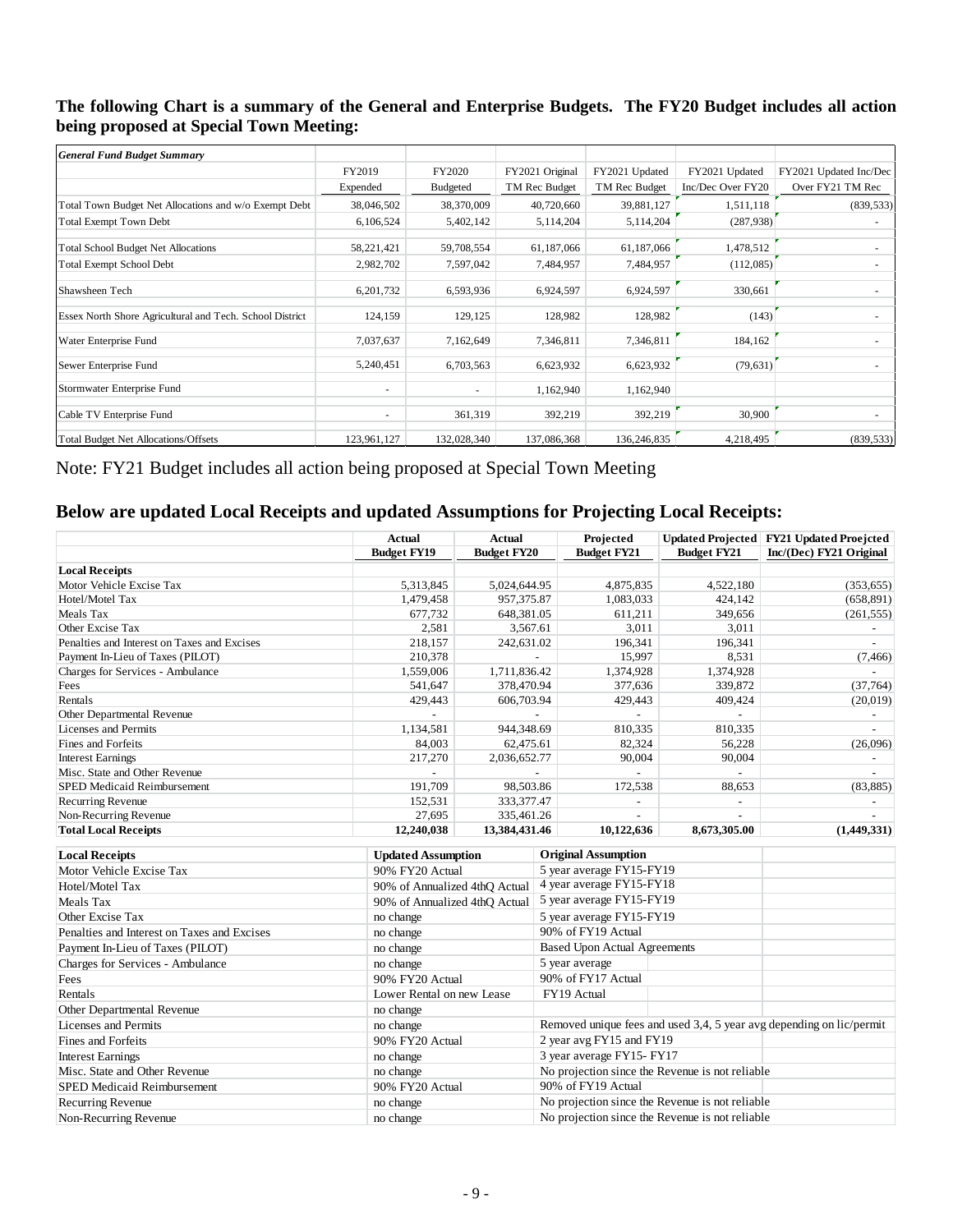| General Overview and Breakdown Free Cash FY20                     |               |             |
|-------------------------------------------------------------------|---------------|-------------|
|                                                                   |               |             |
| FY20 Budget Turn Back - Town                                      | $\mathcal{S}$ | 804,001     |
| FY20 Budget Turn Back - School                                    | \$            | 632,518     |
| <b>FY20 State Assessments</b>                                     | \$            | 16,882      |
| Local Receipts Higher than Projected (see chart below for detail) | \$            | 3,803,916   |
| Real & Personal Property                                          | \$            | (1,344,342) |
| <b>State Aid</b>                                                  | \$            | 87,748      |
| DOR Adjustments for FY20                                          | \$            | (1,209,554) |
| End of Year Adjustments Closing Out FY20                          | \$            | 514,645     |
| Total Certified Free Cash as of July 1, 2020                      | \$            | 3,305,815   |
| Breakdown Local Receipts Increase/(Decrease) over Projection      |               |             |
| Motor Vehicle Excise Tax                                          | \$            | 305,003     |
| <b>Meals Tax</b>                                                  | \$            | (77, 410)   |
| Hotel/Motel Tax                                                   | \$            | 58,116      |
| Other Excise Tax                                                  | \$            | 988         |
| Penalties and Interest on Taxes and Excises                       | \$            | 24,541      |
| Payment In-Lieu of Taxes (PILOT)                                  | \$            | (15,997)    |
| <b>Charges for Services - Ambulance</b>                           | \$            | 464,189     |
| Fees                                                              | \$            | 49,269      |
| Rentals                                                           | \$            | 204,403     |
| Other Departmental Revenue                                        | \$            |             |
| <b>Licenses and Permits</b>                                       | \$            | 167,949     |
| <b>Fines and Forfeits</b>                                         | \$            | (21,519)    |
| <b>Interest Earnings</b>                                          | \$            | 1,960,143   |
| Misc. State and Other Revenue                                     | \$            |             |
| <b>SPED Medicaid Reimbursement</b>                                | \$            | 15,404      |
| <b>Recurring Revenue</b>                                          | \$            | 333,377     |
| Non-Recurring Revenue (Account Close outs)                        | \$            | 335,461     |
| Total                                                             | \$            | 3,803,916   |

# **The following Chart is a breakdown of funding that made up Certified Free Cash:**

## **The following Chart provides a breakdown of funding that made up Cable TV Retained Earnings:**

| General Overview and Breakdown Cable Retained Earnings FY20 |    |           |
|-------------------------------------------------------------|----|-----------|
| Previous Year Retained Earnings Carried Over                | -S | 1,564,820 |
| <b>FY20 Budget Turn Back</b>                                | -S | 50,158    |
| <b>FY20</b> Revenue Above Projection                        | -8 | 301,575   |
| Total Cable Retained Earnings Certified as of July 1, 2020  |    | 1,916,553 |